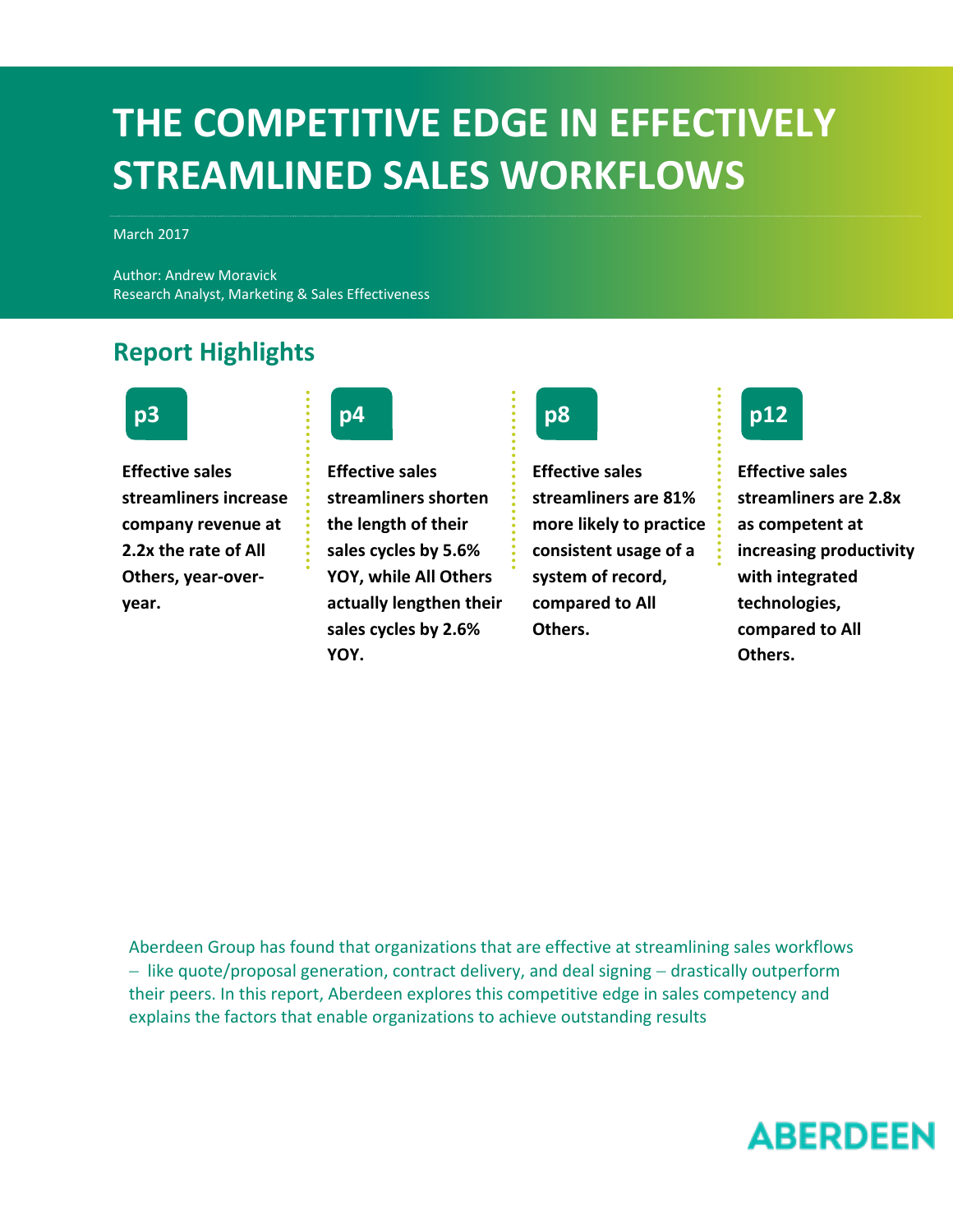**Best-in-Class sales teams are 42% more likely to have defined "formulas for success."**

### **Aberdeen's Maturity Class Framework**

Aberdeen's research determines Bestin-Class **marketing & sales** performance by benchmarking organizations against five key qualitative and quantitative performance metrics:

- percentage of respondents "effective" or "very effective" at managing profitable marketing & sales operations
- current lead acceptance rate
- current percentage of revenue attributed to marketing
- year-over-year improvement (decrease) in sales cycle length
- year-over-year improvement (increase) in total company quota attainment.

By looking at organizational performance, we then break the survey respondents into three maturity classes, as described below:

- **Best-in-Class**: top 20% of performers
- **Industry Average**: middle 50% of performers
- **Laggard:** bottom 30% of performers

Sometimes, a fourth maturity class, **All Others, is used to describe Industry** Average and Laggard combined**.**

### Compounding Sales Competency Improvements: How Sales Leaders Can Get Even Better… at Getting Better

A hallmark of Best-in-Class marketing and sales organizations, (defined in sidebar) is being able to establish and maintain repeatable "formulas for success." Seventy-five percent of Bestin-Class organizations are able to "identify, dissect and duplicate effective campaigns, communications, proposals, configurations, etc.," and these organizations are 42% more likely to be able to do so compared to All Others.

Not all formulas for success are created equal. Things like catchy subject lines, novelty ice-breakers, or other "works every time" gambits might work every time in getting conversations started. In terms of overall performance, though, these may not actually impact the bottom line. In [a recent report,](http://aberdeen.com/research/15437/15437-rr-sales-2017-overview/content.aspx) however, Aberdeen did find one particular competency, which, when practiced at effective or very effective levels, produced dramatically higher performance levels. To echo the outlook of Best-in-Class organizations on establishing formulas for success, we identify this cohort of top performers, dissect the pertinent details for how they achieve their competitive advantage, and explain how to duplicate these results for your organization.

This grouping of sales organizations is defined as "those able to cite effective, or very effective competency levels, at streamlining proposal, contract, ordering, quoting and other key sales workflows. Collectively, these organizations are referred to as "Effective Sales Streamlines." While generally, being able to make sales workflows faster and more efficient is a desirable end in itself, there's an extra layer that makes this worthy of a full analysis, covered in this report.

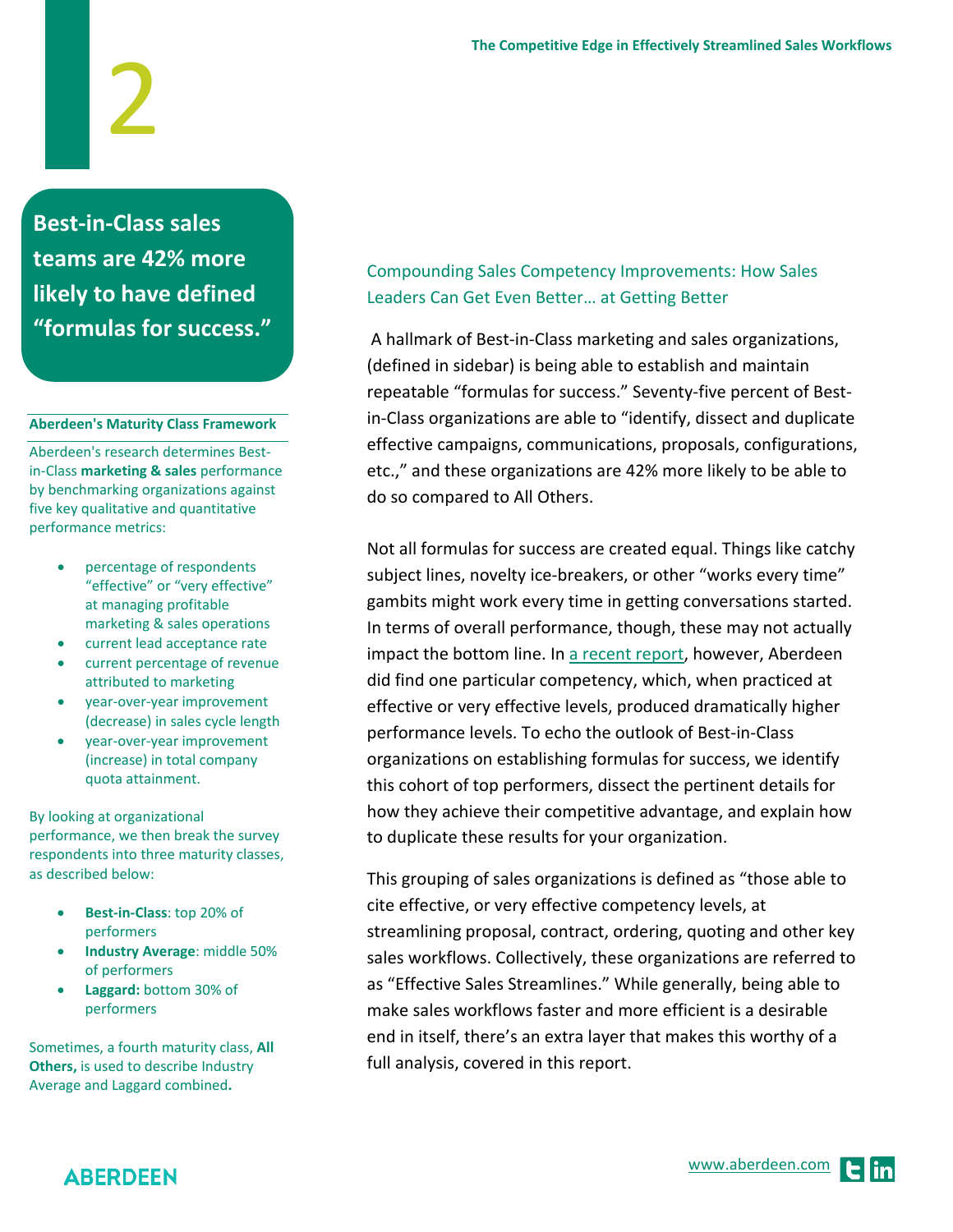Looking at the year-over-year (YOY) performance of these Effective Sales Streamliners (also referred to in this report as ESS) in Figure 1, at a glance, the comparison to All Other organizations becomes striking.



### **Figure 1: Streamlining Sales Workflows – The Killer Competency**

**Effective sales streamliners increase company revenue at 2.2x the rate of All Others, YOY.**

3

The ESS increase company revenue at 2.2 times the rate, YOY, of All Others (13.3% vs. 6.2%.). (All Others, being organizations that are neutral, or ineffective, at streamlining sales workflows.) The ESS also increase profit margins at a 198% greater rate YOY (7.9% vs. 2.7%) and average deal size/contract value by an 8.8 times greater rate (7.9% vs. 0.8%). Suffice it to say, in terms of revenue performance, having strong, swift, quick-to-close sales workflows,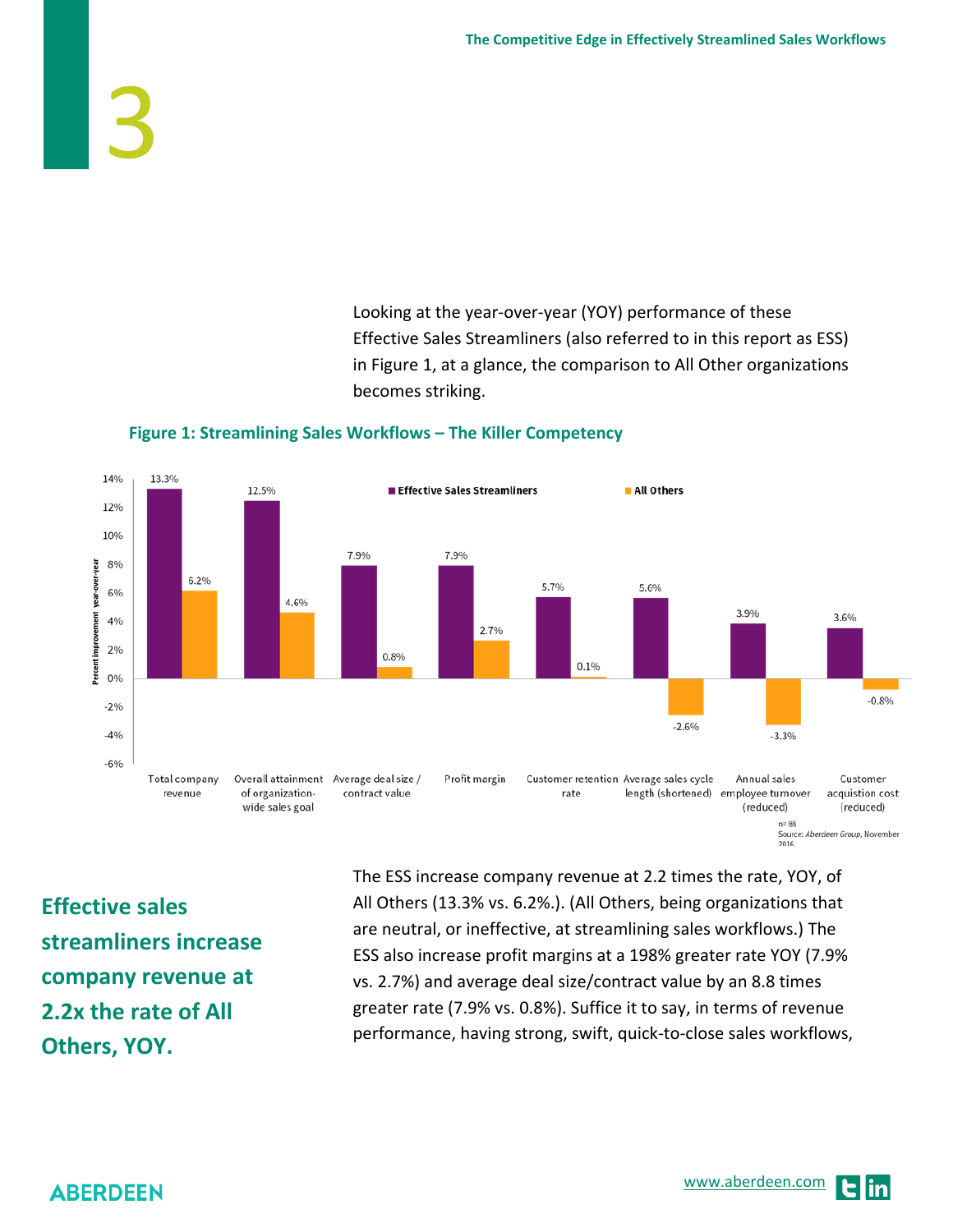**The ESS shorten the length of their sales cycles by 5.6% YOY, while All Others actually lengthen their YOY sales cycles by 2.6%.**

4

helps to ensure that these sales teams are compounding on the value of this competency for their organizations.

While revenue metrics will certainly grab executives by the figurative lapels, and shout, "Refining sales workflows and operations matters!" there's even more evidence in Figure 1. In terms of pure sales efficiency – winning deals faster, keeping more sales reps, and cutting down on costs – the contrast becomes all the more significant. Effective sales streamliners shorten the length of their sales cycles by 5.6% year-over-year, while All Others actually lengthen their sales cycles by 2.6% YOY. Similarly, in almost a mirrored dynamic, the ESS retain 3.9% more sales reps annually, while All Others increase rep turnover by 3.3%.

However, before we dive into the actual factors that allow organizations to more effectively streamline their sales workflows, it's worth taking a step back, to understand the significance of what's happening. Think of the sales process like a road map to a destination. Without refined sales workflows, most of the roads organizations can take are winding, indirect, and potentially even bogged down with speed restrictions. Any given sales rep may have his or her own preferred route to a close, and anything can happen along the way. By increasing effectiveness at hastening sales workflows, however, organizations essentially build highspeed, direct highways – from the start of the sales process – to its ultimate close. The refinement of sales workflows may seem like a clunky, infrastructural undertaking, but like the impact of highways on travel, the result is transformative.

With that in mind, and a solid grasp of why effective sales workflows matter, it's now time to dig into how organizations make them happen. This report outlines four factors that are integral to this process.

Factor 1: Accounting for the Whole Buyer's Journey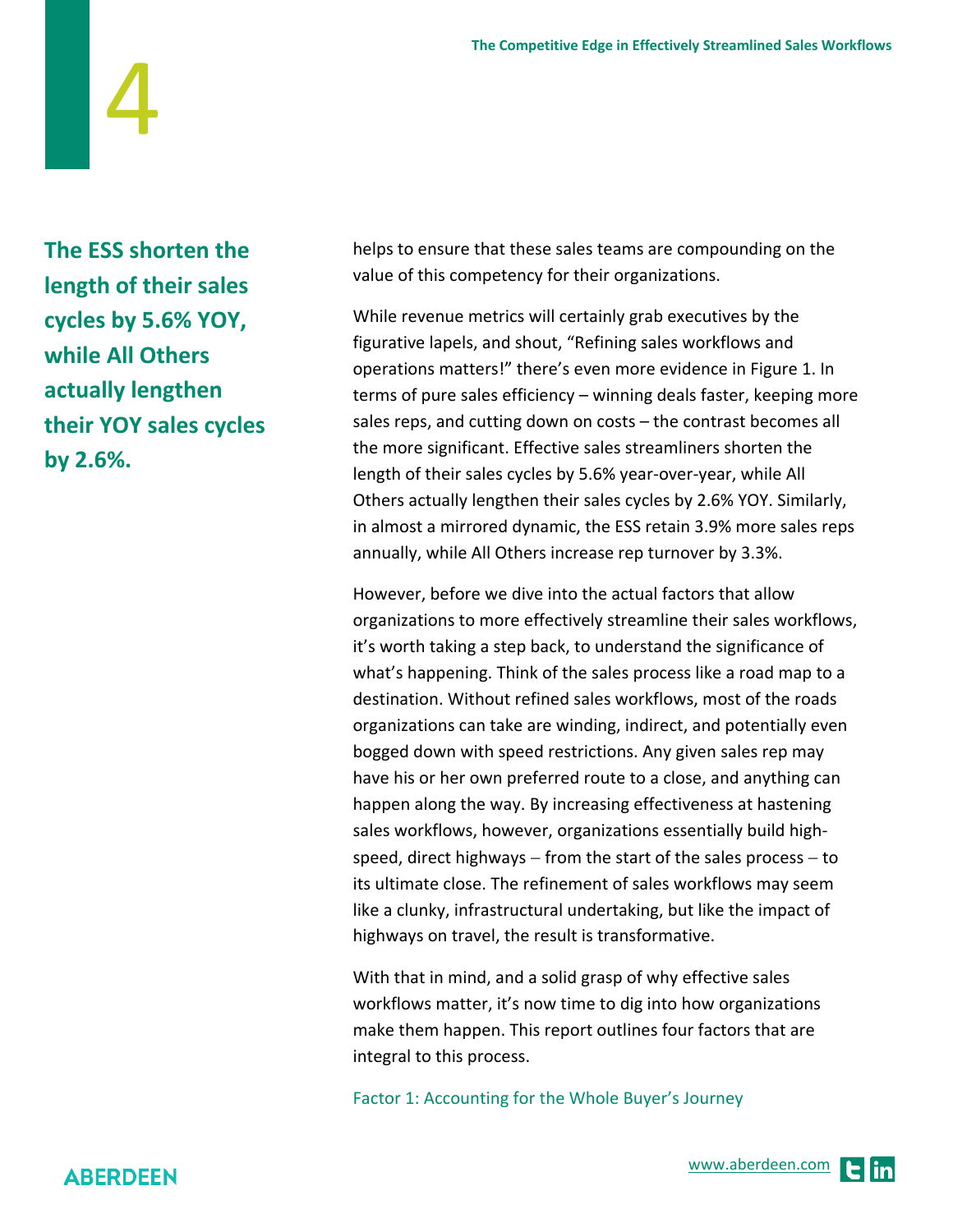**Buyers control 64% of the power dynamic in their relationships with vendors.**

5

 $\rightarrow$  [Related Research](http://aberdeen.com/research/15437/15437-rr-sales-2017-overview/content.aspx) *The State of Sales 2017: Systems and Strategies for Winning Revenue*

Perhaps the biggest hindrance to any organization, making any kind of positive change, is unrealistic expectations. For organizations aiming to streamline sales workflows, one such unrealistic expectation is that the scope is exclusively within the purview of sales. While the sales processes and technical workflows an organization deploys are managed by internal admins and sales leaders, what those systems aim to manage is, well, much less manageable. As Aberdeen's *[The B2B Business /](http://aberdeen.com/research/12508/12508-rr-business-customer-arc/content.aspx)  [Customer Arc: Crafting Keystones for Marketing & Sale](http://aberdeen.com/research/12508/12508-rr-business-customer-arc/content.aspx)*s report showed, buyers essentially control 64% of the power dynamic in their relationships with vendors. In other words, if sales workflows don't ultimately support the delivery of what buyers want, or need, those workflows are still apt to fail. Aberdeen's report, The [State of Sales 2017: Systems and Strategies for Winning Revenue](http://aberdeen.com/research/15437/15437-rr-sales-2017-overview/content.aspx)*,*  supports this principle as 73% of Best-in-Class organizations actively maintain relevant value propositions that are well-aligned to buyers' business needs. Managing buyers' needs, though, is not entirely on sales.

If first impressions are everything, this makes effective sales workflows highly dependent on the actual "first impression" managers: the marketers. To have seamless, external-facing sales workflows – like contract delivery, or digital signing through eSignature − buyers need to be accustomed to consistent, convenient communications. One hundred percent of eSignature users in sales, for example, depend on email for their sales communications. If marketing lands an organization's IP address in the spam or junk folder of a buyer's inbox, there's a significant chance for a slowdown. By not getting seen in the proper email

**ABERDEEN**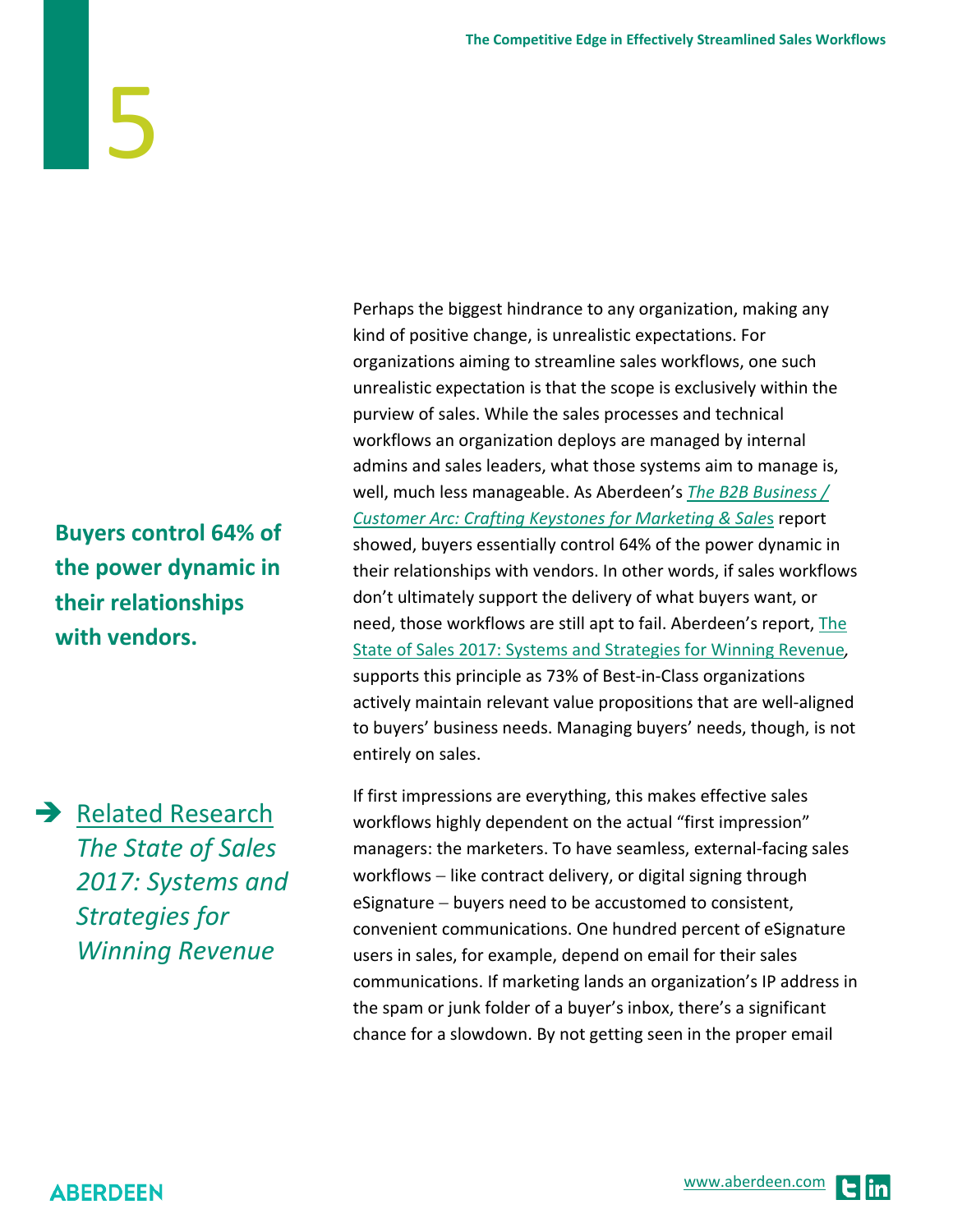"in" box, that auto-generated contract (that might be triggered as part of a sales workflow) would also go unsigned.

Looking at how effective sales streamliners perform in the lead-torevenue cycle, (the internally measured conversion rates that reflect the external success of moving buyers along on their journey), we see consistently elevated performance, compared to All Others. This is illustrated in Table 1:

### **Table 1: Effectively Streamlining Final Sales Workflows Starts Before Sales**

| Lead-to-Revenue Stages                                           | <b>Effective Sales</b><br><b>Streamliners</b> | <b>All Others</b> |
|------------------------------------------------------------------|-----------------------------------------------|-------------------|
| Stage 1: Unknown Visitors to Marketing Responses (Raw Leads)     | 3.23%                                         | 2.16%             |
| <b>Stage 2: Marketing Responses to Marketing Qualified Leads</b> | 18.47%                                        | 11.09%            |
| Stage 3: MQLs to Sales Actioned Leads (SALs)                     | 34.84%                                        | 24.14%            |
| <b>Stage 4: SALs to Sales Opportunities</b>                      | 38.79%                                        | 27.57%            |
| Stage 5: Sales Opportunities to Closed-Won Deals (Revenue)       | 37.29%                                        | 29.51%            |
| $n = 88$                                                         |                                               |                   |

Source: Aberdeen Group, February 2017

The key here is that effective sales streamliners build their sales workflows on the firmest foundation possible, in terms of interactions with buyers. If marketing is serving up seamless, relevant communications, sales must follow suit with easy, frictionless purchase completion steps.

### Factor 2: Baseline Contributing Behaviors

While accounting for the full buyer's journey is an important factor for managing expectations, and establishing foundations (read: intangibles) to be among the ESS, there are also very tangible actions and behaviors that this group exhibits. In Figure 2, we break it down very simply in showing the percentage of effective sales streamliners who practice specified behaviors, vs. the percentage of All Others.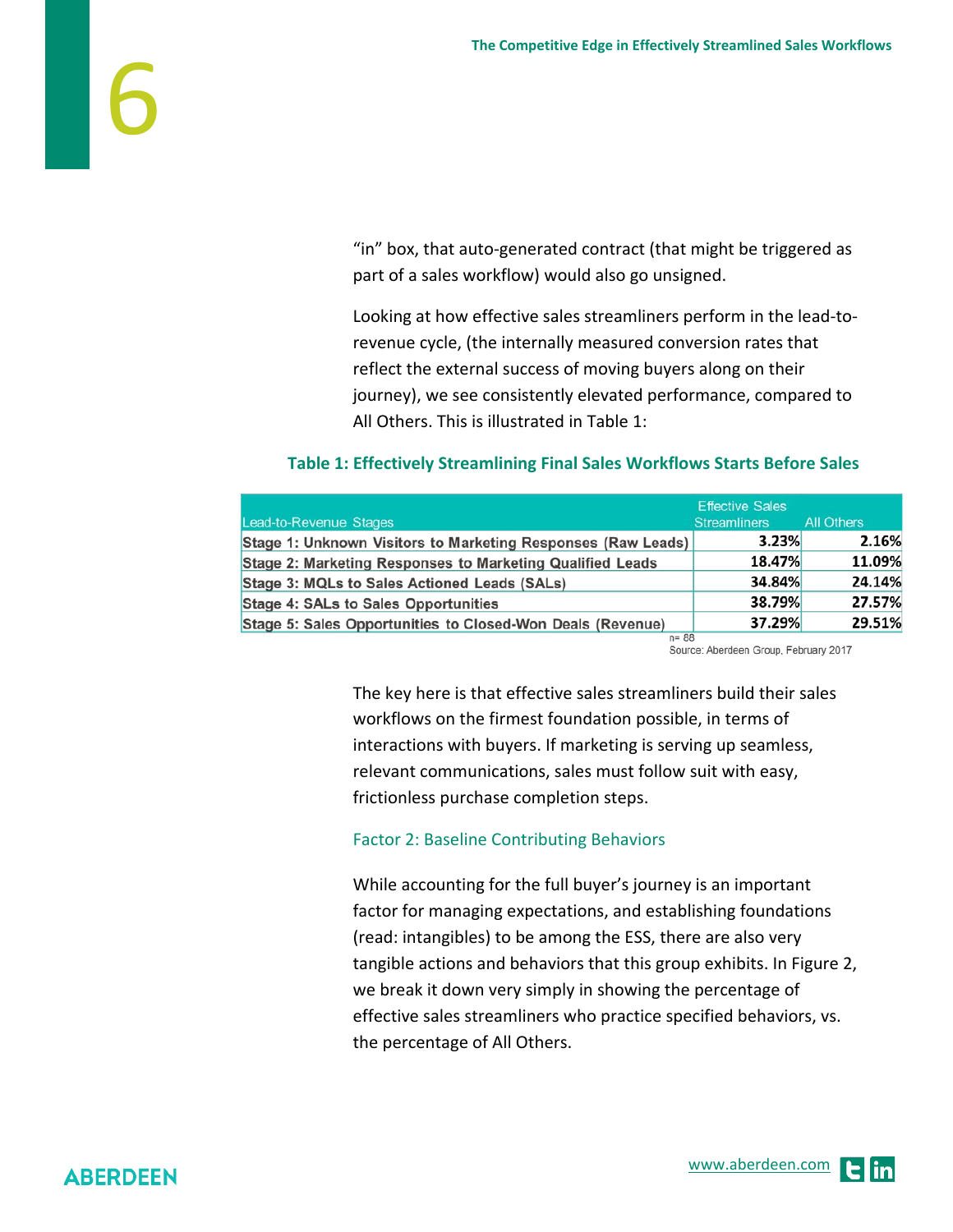### **Figure 2: What Effective Sales Streamliners Do That All Others Don't**

| ■ Effective Sales Streamliners                                                                                                                            | ■ All Others |     |
|-----------------------------------------------------------------------------------------------------------------------------------------------------------|--------------|-----|
| Consistent usage of a system of record (i.e. CRM,<br>ERP, CPQ, etc.)                                                                                      | 69%          | 38% |
| Support other lines of business such as customer<br>service, HR, C-suite, field service, etc.                                                             | 61%          | 39% |
| Identify, dissect, and duplicate effective campaigns,<br>sales communications, offer/proposal configurations,<br>or workflows, via 'formulas for success' | 61%          | 37% |
| Define, review, and optimize lead scoring / purchase<br>intent models                                                                                     | 56%          | 27% |
| Guided selling / on-demand sales coaching                                                                                                                 | 56%          | 32% |

n=88 Source: Aberdeen Group, February 2017

### **ABERDEEN**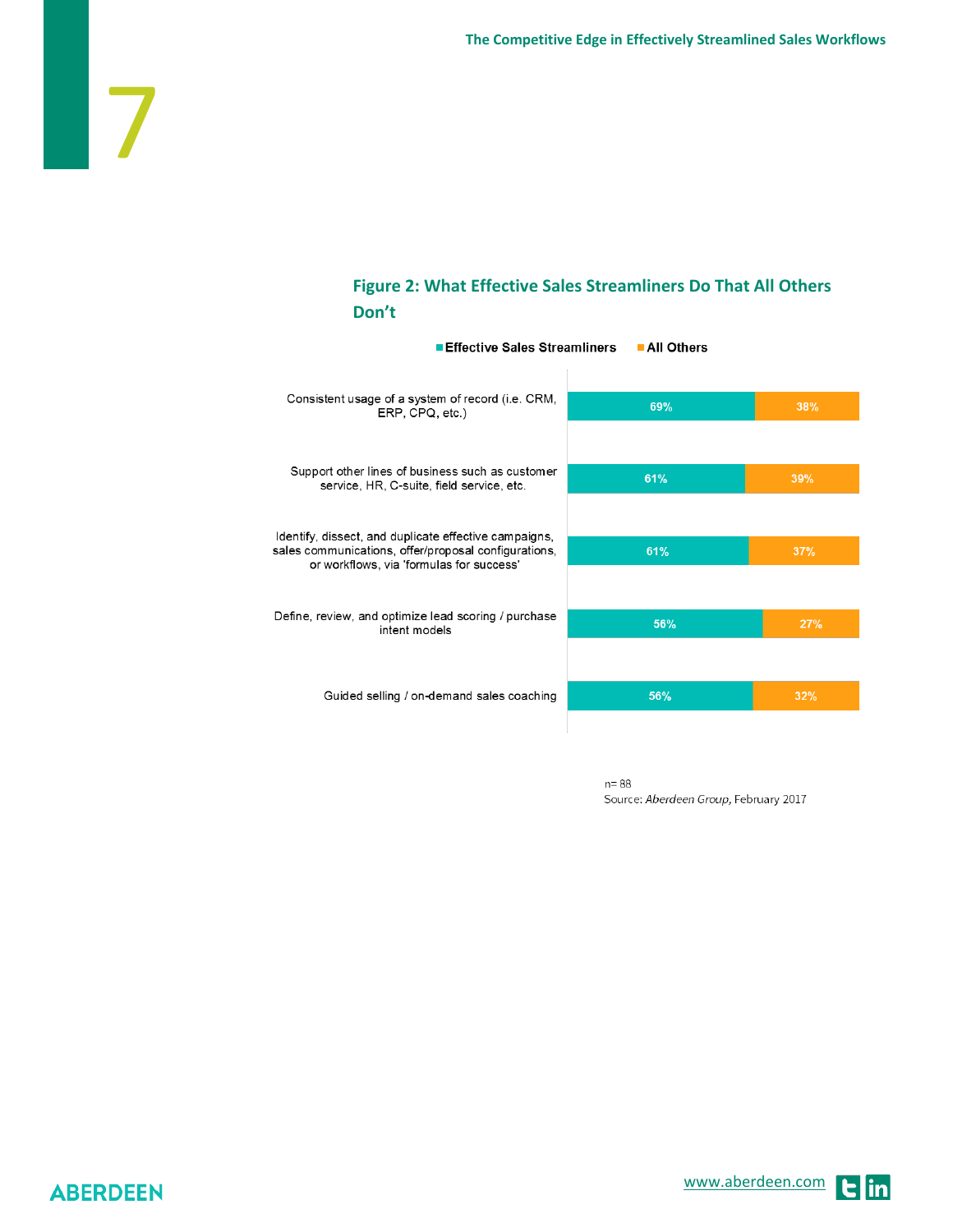**Effective sales streamliners are 81% more likely to practice consistent usage of a system of record, compared to All Others.**

8

Perhaps most important to consider, in duplicating ESS behaviors, is the consistent usage of a system of record. Effective sales streamliners are 81% more likely to practice this type of record keeping, compared to All Others (69% vs. 38%). This is not simply mandating from the top-down, that all sales reps must use a solution like CRM. Instead, this kind of consistent system usage stems from a more horizontally expanding basis of value from a system of record. In generating a proposal, for example, if a configure price quote (CPQ) solution is integrated with CRM, the generation of a quote or proposal can become much easier if details within that proposal can be auto-populated from CRM data. In such scenarios, sales reps directly benefit from consistent data entry and regular usage of all other workflows in CRM.

From the consistent usage of a system of record, sales leaders, naturally, can make more objectively-informed decisions, and further benefit from CRM insights. Sales admins and ops managers who are structuring, maintaining, and improving workflows, can also track what's working, and what's not, more effectively. All-inall, this creates a virtuous cycle of more consistent behaviors that yield more wins. Of course, in turn, compels reps, and the sales team at-large, to buy into the technology and workflows even more.

### Factor 3: Savvy Sales Tech Stack Selections

Tangible behaviors are clearly important factors, but to maintain such a virtuous cycle (as noted above), it takes an external force to keep the cycle turning. This is where the role of technology comes into play. For the most part, technology can seem like the simple home base of sales workflows: sales reps enter their data into CRM, solutions like CPQ, pull data into a custom proposal, that proposal is verbally accepted, and a formal contract is generated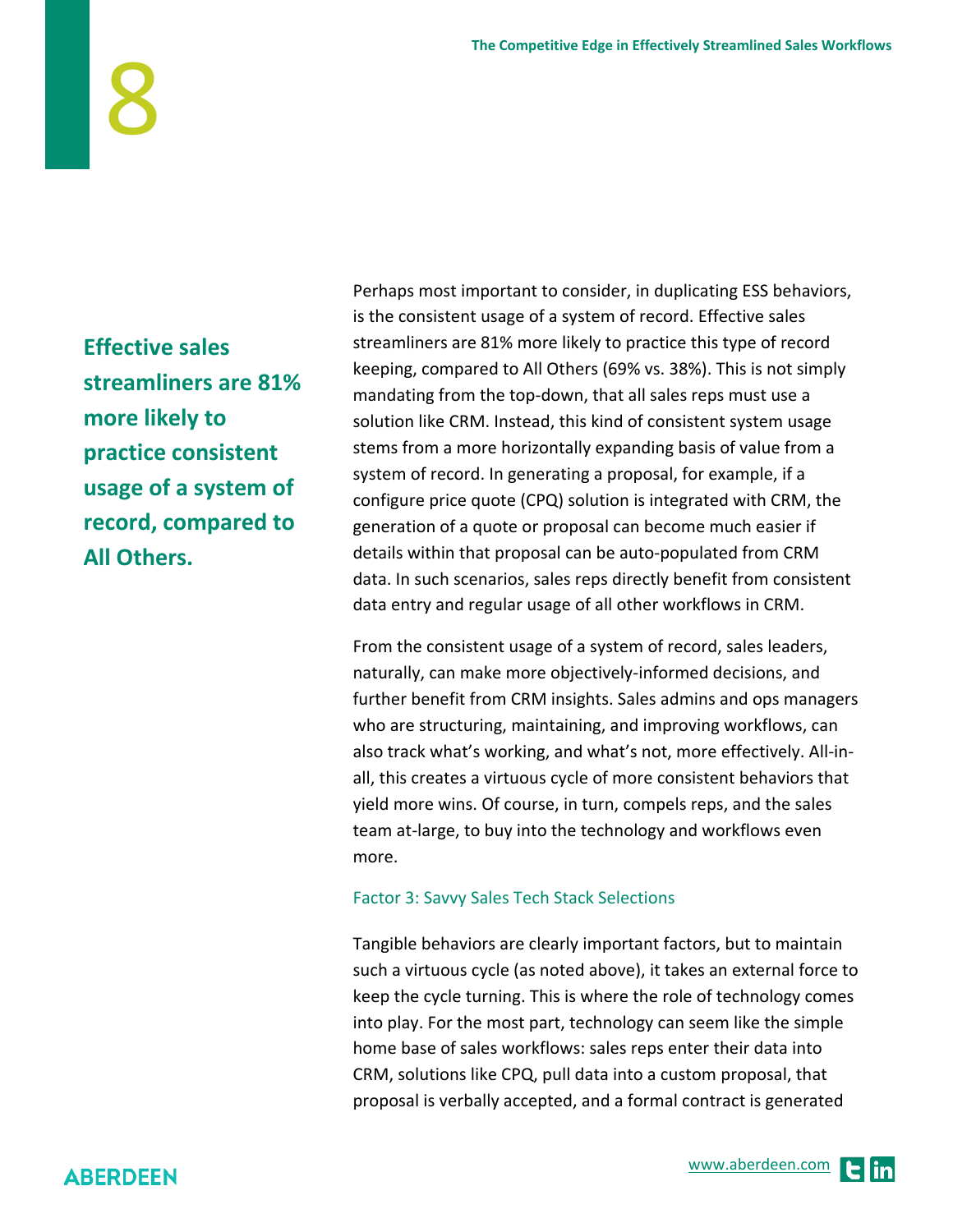with eSigning capabilities overlaid. All the technologies serve their purposes, and such is the purpose of all technology, right?

In Figure 3, if we only looked at the technology adoption for CRM, this assumption, that CRM is the standard, inescapable hub of sales workflows, might seem true. Both effective sales streamliners, and All Others, have pretty comparable adoption levels at 83% and 80%, respectively. Although three percent is a slight edge for the ESS, it's not enough to say that these top-tier organizations have a strong lead over All Others.

However, a much clearer edge is illustrated in the rest of Figure 3. (This is where the takeaways on technology get more nuanced.)



### **Figure 3: The Effective Sales Streamliner Tech Stack**

**Effective sales streamliners are 2.5x as likely to use eSignature technology compared to All Others.** 

Effective Sales Streamliners All Others

Percent of respondents

 $n = 88$ Source: Aberdeen Group, February 2017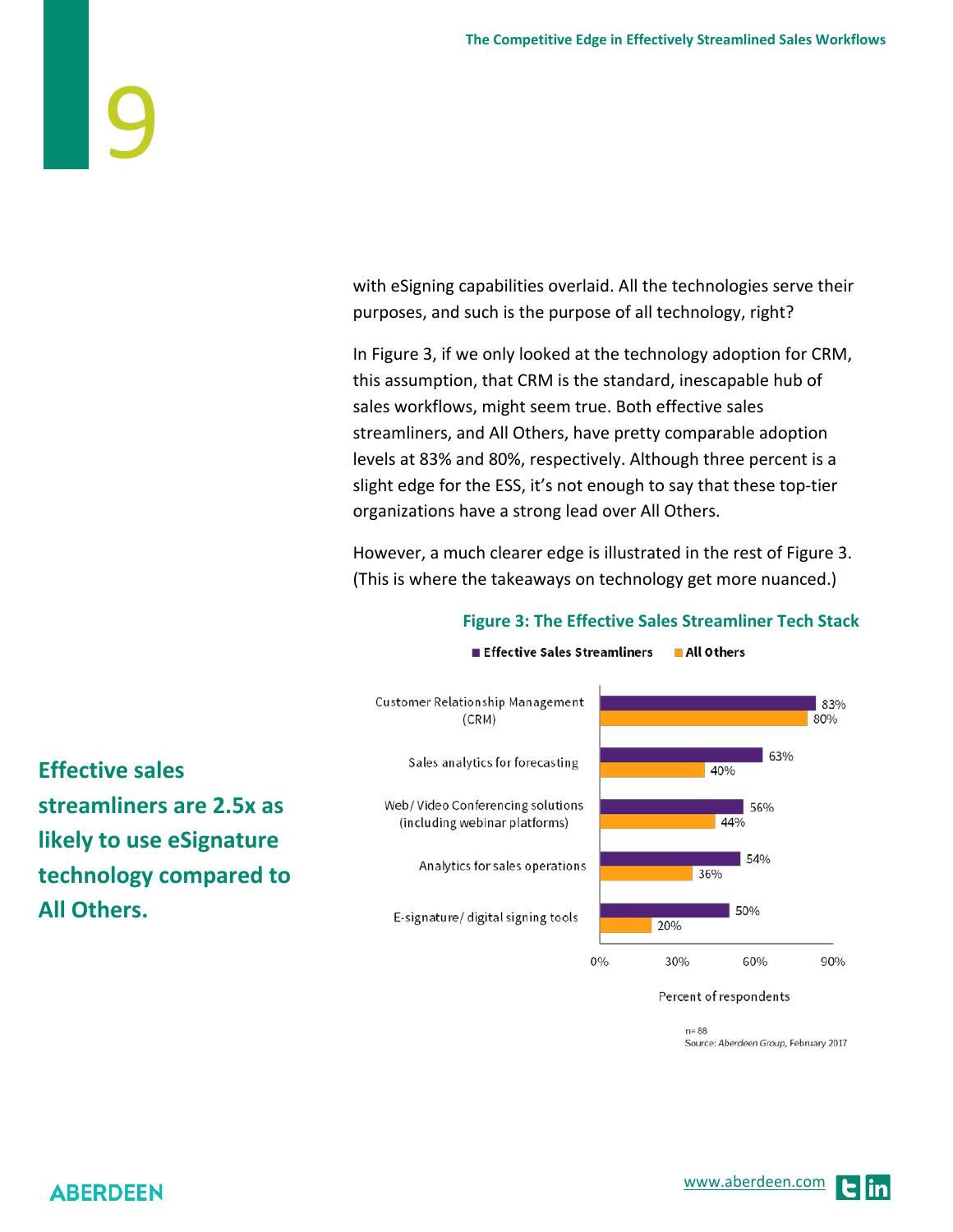The higher propensity to use analytics for forecasting and operations (among effective sales streamliners) reflects how technology is used to monitor and optimize the health and/or utility of sales workflows. Collaborative tools like web/video conferencing solutions allow sales teams to communicate with their buyers face-to-face, and connect with internal stakeholders on a moment's notice. And while overall, only 31% of all organizations surveyed by Aberdeen Group report using digital signing tools, 50% of effective sales streamliners do so (at 2.5 times the adoption rate of All Others).

In other words, how the ESS use technology is not simply in infrastructural terms. The technology isn't simply the chassis of the car. It's the engine, and the onboard computer inside, that makes the vehicle purr. Thus, it comes as no surprise that effective sales streamliners are 2.8 times as effective at increasing productivity with integrated technologies, compared to All Others (51% vs. 18%).

### Factor 4: Diversified Sales Communications Channels

While technology is not merely a home-base for sales workflows, there are clear residences for where the outputs of sales workflows live for buyers. For example, a buyer may get a contract to sign digitally in their inbox. There may be a verbal phone confirmation. There might even be an online web interface where the transaction gets framed out (e.g., CPQ solutions that can be shown on a website to allow buyers to make their own product/order configurations). This is followed up by the sales rep to confirm or finalize the order. So, for buyers, sales workflows live in their communication channels.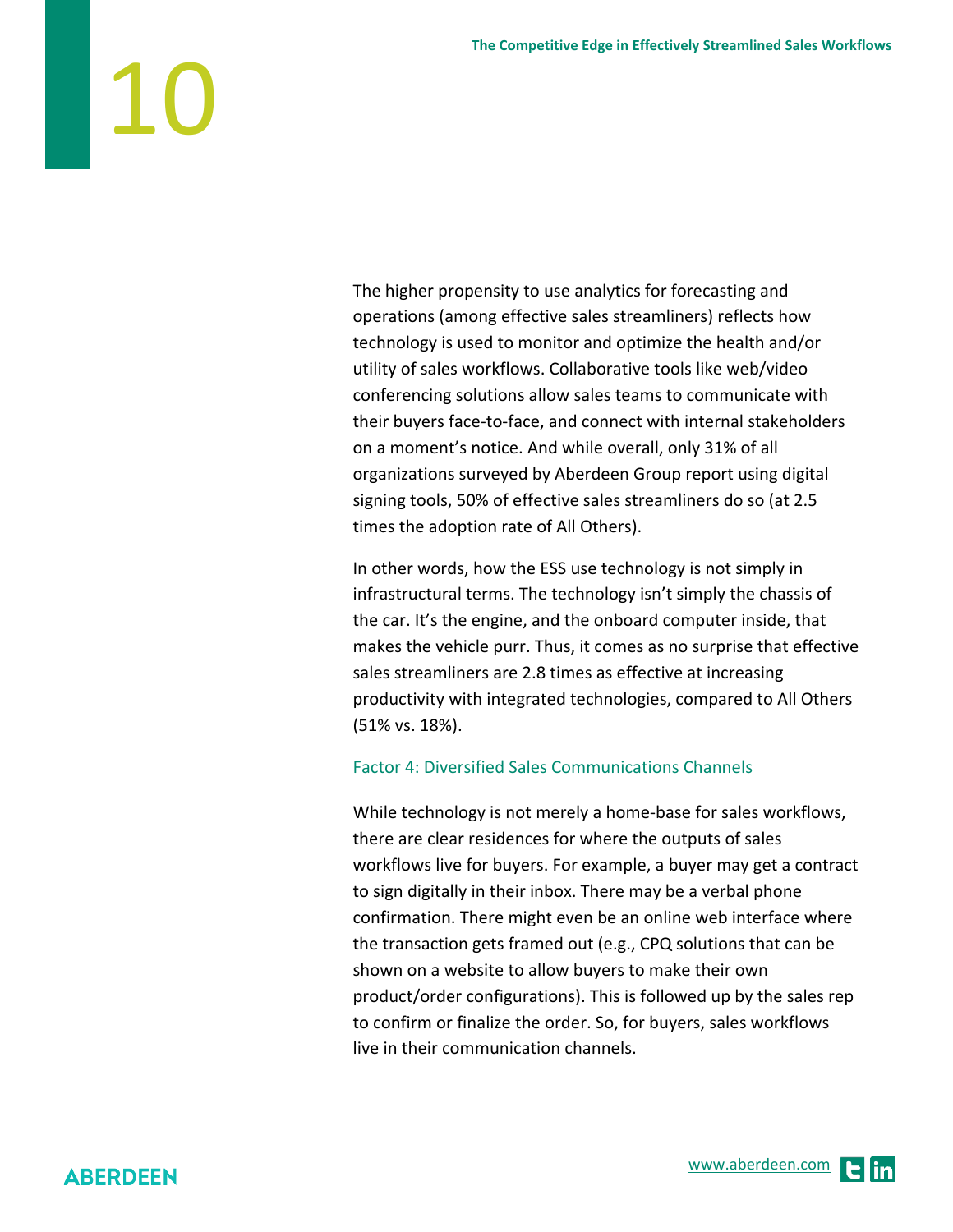

### **Figure 4: Comparing the Composition of Sales Communication Channels**

maintain two more actively used communication channels compared to All Others. Fittingly, the two additional communication channels added to the mix are social media and website interactions. Websites, in particular, are key for allowing buyers to self-inform or even self-select (like in the CPQ example noted earlier on page 8). Both websites and social channels are also trackable and manageable through technologies connected to sales workflows. From responding to a topical tweet, to walking a buyer through the final steps of a purchase the buyer has scoped out in advance, effective sales streamliners are more able to execute their workflows where they serve buyers best.

In Figure 4, the simple truth is that effective sales streamliners

**Effective sales streamliners maintain two more actively used communication channels compared to All Others.**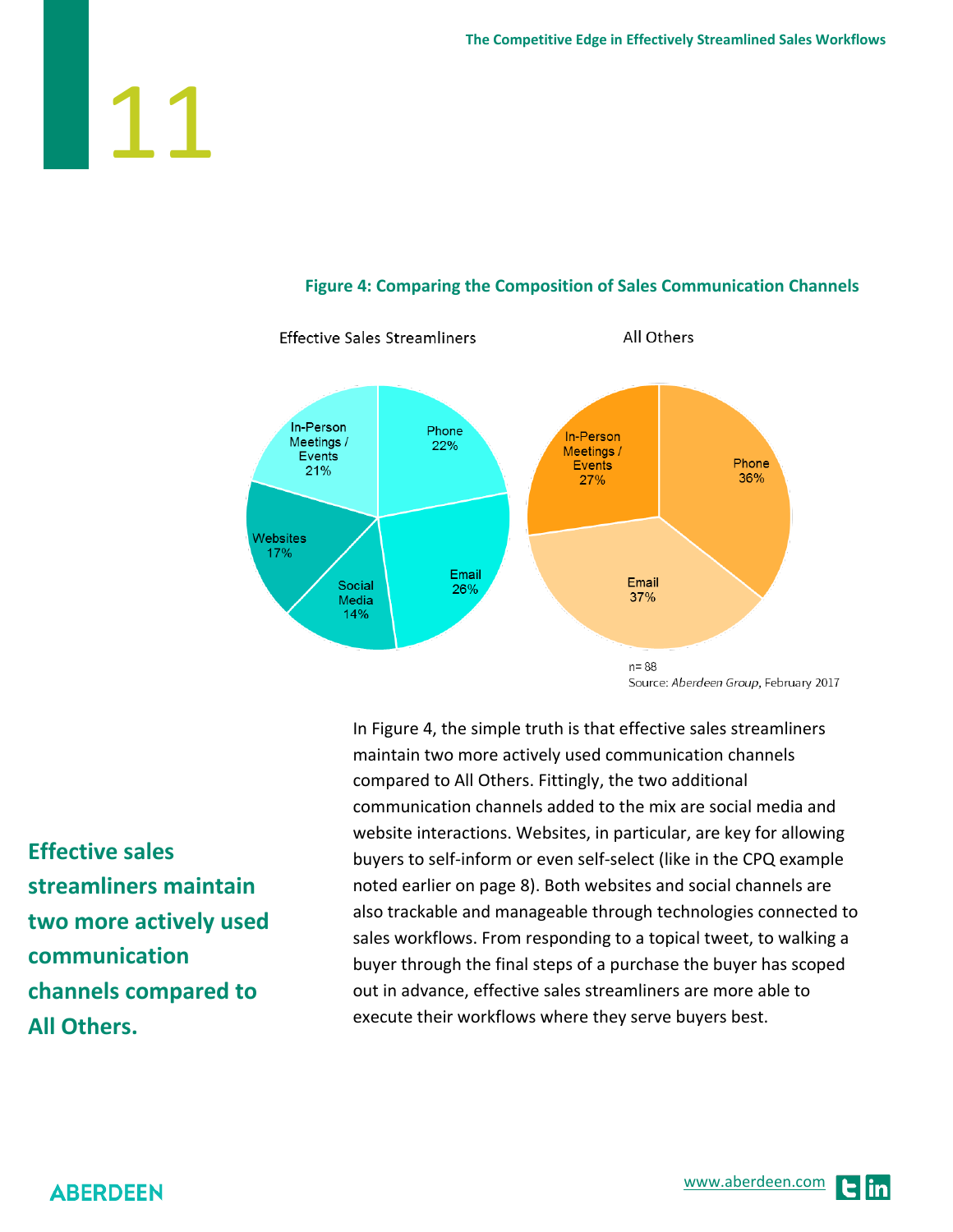### **Conclusion:**

The modern sales environment grows increasingly more competitive every day. Top performing sales organizations stay ahead by perfecting core competencies and expending on the returns of execution. Organizations that effectively streamline sales workflows, build out a stable, strong framework that enables them to outperform their peers and improve results YOY. To achieve similar results, remember the four factors described throughout this report and recapped here:

- **Effective closing sales workflows must account for the entire buyer's journey.** Although 73% of Best-in-Class organizations actively maintain relevant value propositions well-aligned to buyers' business needs, this alignment is not limited to the final steps of the sales process. Buyer expectations must be appropriately set from start to finish, so that what sales delivers (in quotes, proposals, or contracts) synchs up with what buyers experience and expect from prior marketing and sales interactions.
- **Maintain baseline, manageable sales behaviors that can be measurably enhanced by sales workflows.** Effective sales streamliners are 81% more likely to practice consistent usage of a system of record, compared to All Others (69% vs. 38%). Using a system of record, in such a way, is a core competency, and a critical enabler for duplicating ESS skill sets. With consistent behaviors around an enabler, like a system of record, an organization can scientifically observe, test, and tweak what's working (in terms of outputs from sales workflows) and what's not.
- **B** Seek sophistication in the selection of tools for the sales **technology stack.** Effective sales streamliners are 2.8 times as effective at increasing productivity with integrated

**Effective sales streamliners are 2.8x as effective at increasing productivity with integrated technologies, compared to All Others.**

### **ABERDEEN**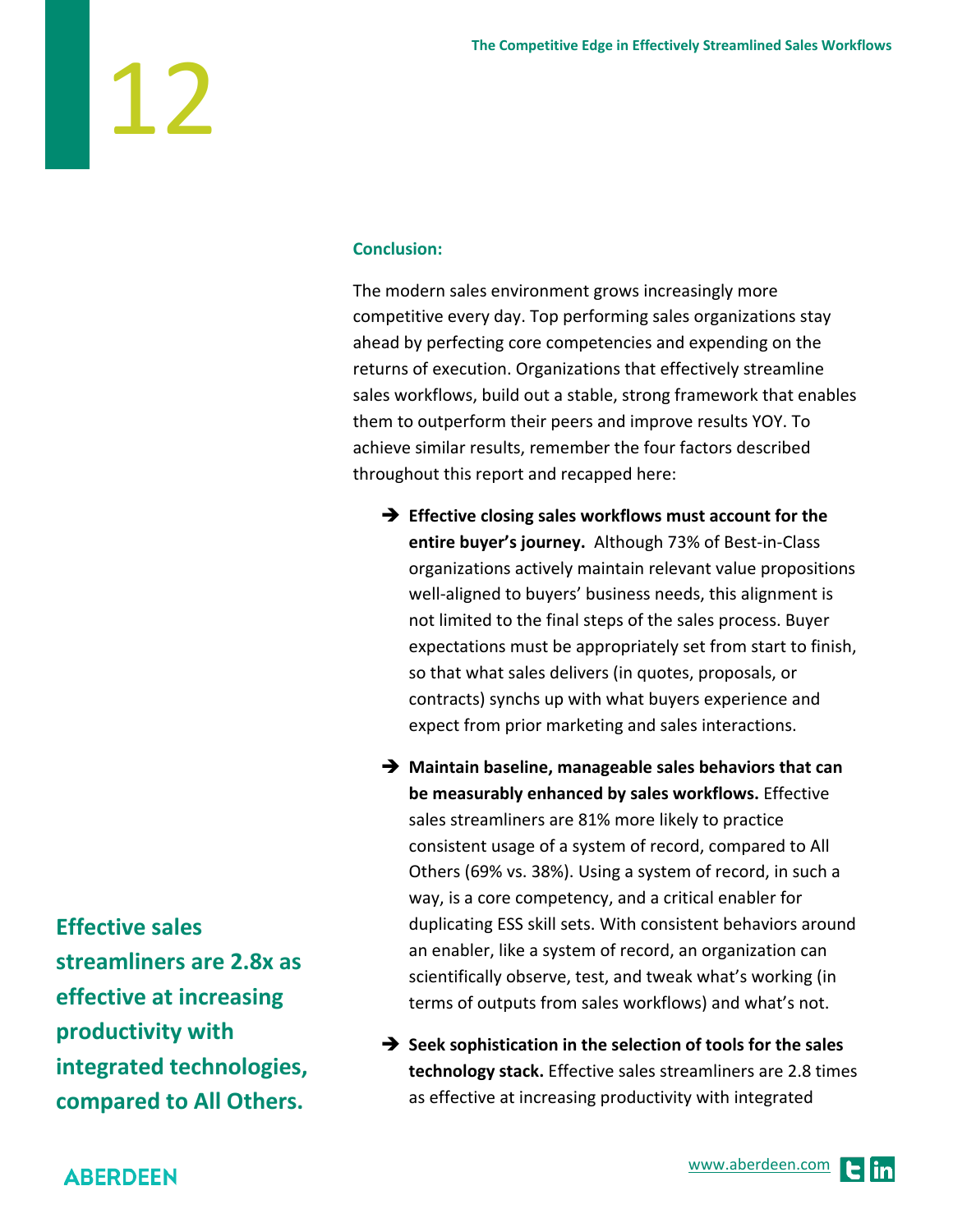technologies, compared to All Others (51% vs. 18%) because getting the most out of said integrated technologies, is a vital component of this skill set. Sales organizations (in this category) evaluate the upticks and efficiencies that sales technologies can deliver, and make their selections based on needs. For example, while only 31% of all respondents, in sales, use eSignature, 50% of effective sales streamliners use this technology for its critical impact on accelerating deals.

 **Diversify sales communication channels to be where your buyers need you.** Effective sales streamliners maintain two more actively used communication channels, compared to All Others. While typical sales organizations operate in the traditional sales channels (phone, email, and in-person / on-location meetings or events), effective sales streamliners are where their buyers need them to be. This ensures workflows, that drive increased operational efficiency for sales, also deliver improved control and convenience in the purchase process for buyers.